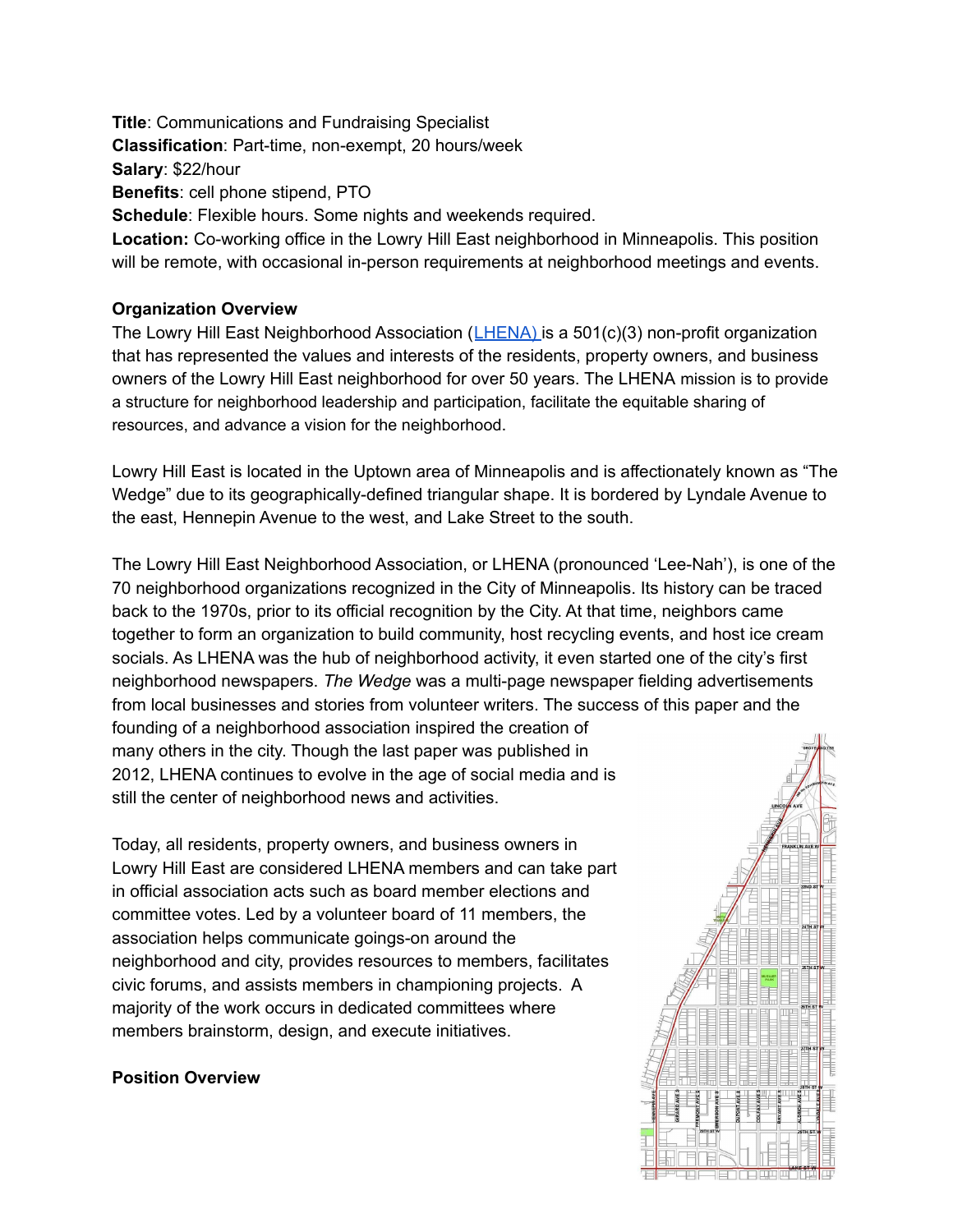The most important aspects of the Communications and Fundraising Specialist position are skilled communication, relationship-building, and fundraising. The Communications and Fundraising Specialist will do this by:

- **Spreading the word.** Throughout the residential population and general community of the neighborhood, make it known that LHENA exists, what we're about, and where neighbors are curious or interested, how they can learn more.
- **Maintains and develops relationships with donors and funders.** Proactively identifies and develops new sources of financial support to meet annual fundraising goals, primarily through execution of special event fundraisers and grants.

The Communications and Fundraising Specialist will perform close work with the Executive Director and neighbor-leadership. The position reports directly to the Executive Director.

# **Roles & Responsibilities**

# **Communications - 40%**

- Assist with neighborhood program, meeting, and event promotion/coordination
- Connect with constituency using external communications (weekly e-newsletter, mailed newsletter, social media, website)
- Regularly update neighbors about LHENA and community happenings
- Create graphic designs and promotional materials
- Evaluate and report needs of general public and community groups
- Document and report on work-related tasks

# **Fundraising and Development - 40%**

- Develop and maintain fundraising and grant writing efforts
- Collaborate with LHENA staff and board leadership on identifying fundraising goals
- Coordinate fundraising events in collaboration with neighborhood leadership
- Establish new/enhance existing relationships with key local partners

# **Outreach and Organizational Support - 20%**

- Provide direct support for the LHENA Volunteer Network
- Assist with the implementation of LHENA's Equitable Engagement Plan
- Create a welcoming environment for all members
- Increase all kinds of diversity in active membership and input
- Conduct specific outreach to engage businesses, new residents, and unheard groups
- Manage and maintain member/volunteer database
- Represent LHENA in a variety of public meetings and events
- Assist with program, event, and project evaluation.
- As directed by the Executive Director, provide ongoing support to LHENA projects, events, and programs